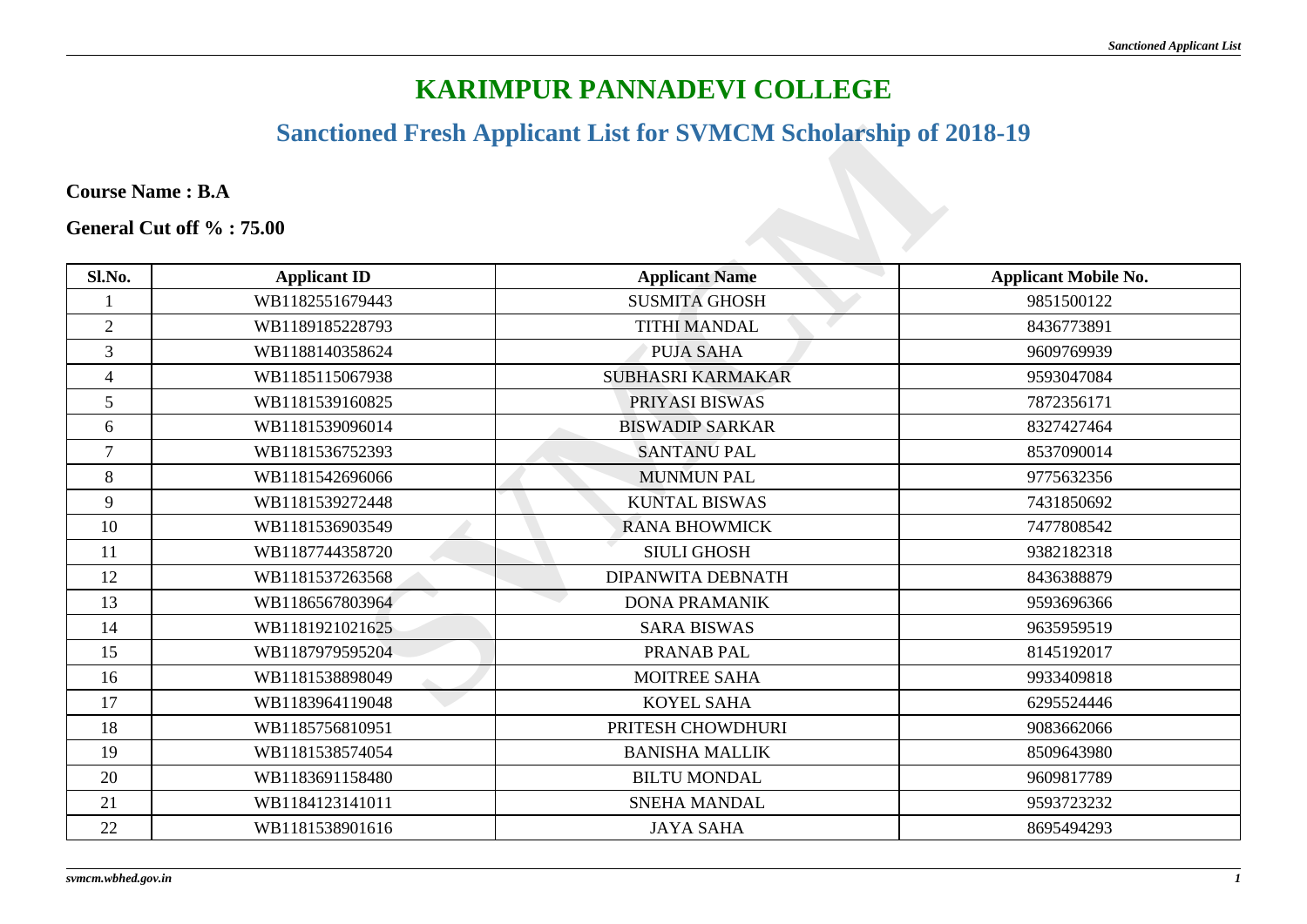| Sl.No. | <b>Applicant ID</b> | <b>Applicant Name</b>   | <b>Applicant Mobile No.</b> |
|--------|---------------------|-------------------------|-----------------------------|
| 23     | WB1187088818256     | <b>KOYELI SARKAR</b>    | 9735529237                  |
| 24     | WB1183043639014     | <b>ISHITA BISWAS</b>    | 6295481562                  |
| 25     | WB1183207662182     | <b>BANDANA MANDAL</b>   | 7872188543                  |
| 26     | WB1181537429170     | <b>MALA MONDAL</b>      | 9647824093                  |
| 27     | WB1181542616918     | <b>PUJA PAL</b>         | 9609192135                  |
| 28     | WB1182840619052     | <b>SUMAN JOARDER</b>    | 8145544140                  |
| 29     | WB1185890502662     | SHUBHENDRA BISWAS       | 7718140802                  |
| 30     | WB1181537364366     | PRIYA GHOSH             | 8436798930                  |
| 31     | WB1180855614604     | <b>TITHI MANDAL</b>     | 9382540136                  |
| 32     | WB1181538556006     | <b>BIKRAM MAJUMDER</b>  | 7872063898                  |
| 33     | WB1181542616886     | <b>SIMPI PAL</b>        | 9564941417                  |
| 34     | WB1180141427623     | PRITHA SARKAR           | 8768781353                  |
| 35     | WB1181537259959     | <b>ATANU DEBNATH</b>    | 9091712566                  |
| 36     | WB1181538649603     | <b>NITA BISWAS</b>      | 9564693476                  |
| 37     | WB1184844666759     | <b>SUPRIA PRAMANICK</b> | 7076165400                  |
| 38     | WB1181538642416     | <b>DIPENDU PAL</b>      | 9134087230                  |
| 39     | WB1181538577649     | <b>SANGITA MANDAL</b>   | 7074453514                  |
| 40     | WB1188053598267     | <b>TANAYA MANDAL</b>    | 9144785024                  |
| 41     | WB1187030645565     | <b>RASARAJ KARMAKAR</b> | 7031723951                  |
| 42     | WB1181537162790     | <b>SUBINOY SHIL</b>     | 7407354550                  |
| 43     | WB1181542609700     | <b>AMRITA PAL</b>       | 9735583607                  |
| 44     | WB1181542865289     | DEBAJYOTI MONDAL        | 9382277449                  |
| 45     | WB1181538487652     | MOUMITA MONDAL          | 7407029542                  |
| 46     | WB1181342533212     | <b>MOUMITA BISWAS</b>   | 8609321301                  |
| 47     | WB1187880044229     | MINAKSHI SWARNAKAR      | 7076549652                  |
| 48     | WB1181543308084     | <b>SUDIPTA SHIL</b>     | 9609482497                  |
| 49     | WB1189710079195     | SUDESHNA SHIL           | 9091880359                  |
| 50     | WB1181536759559     | <b>SONIA HALDER</b>     | 9732176259                  |
| 51     | WB1181538368820     | <b>RIMA SARKAR</b>      | 7477577228                  |
| 52     | WB1181536831547     | PUJA PRAMANIK           | 7797694043                  |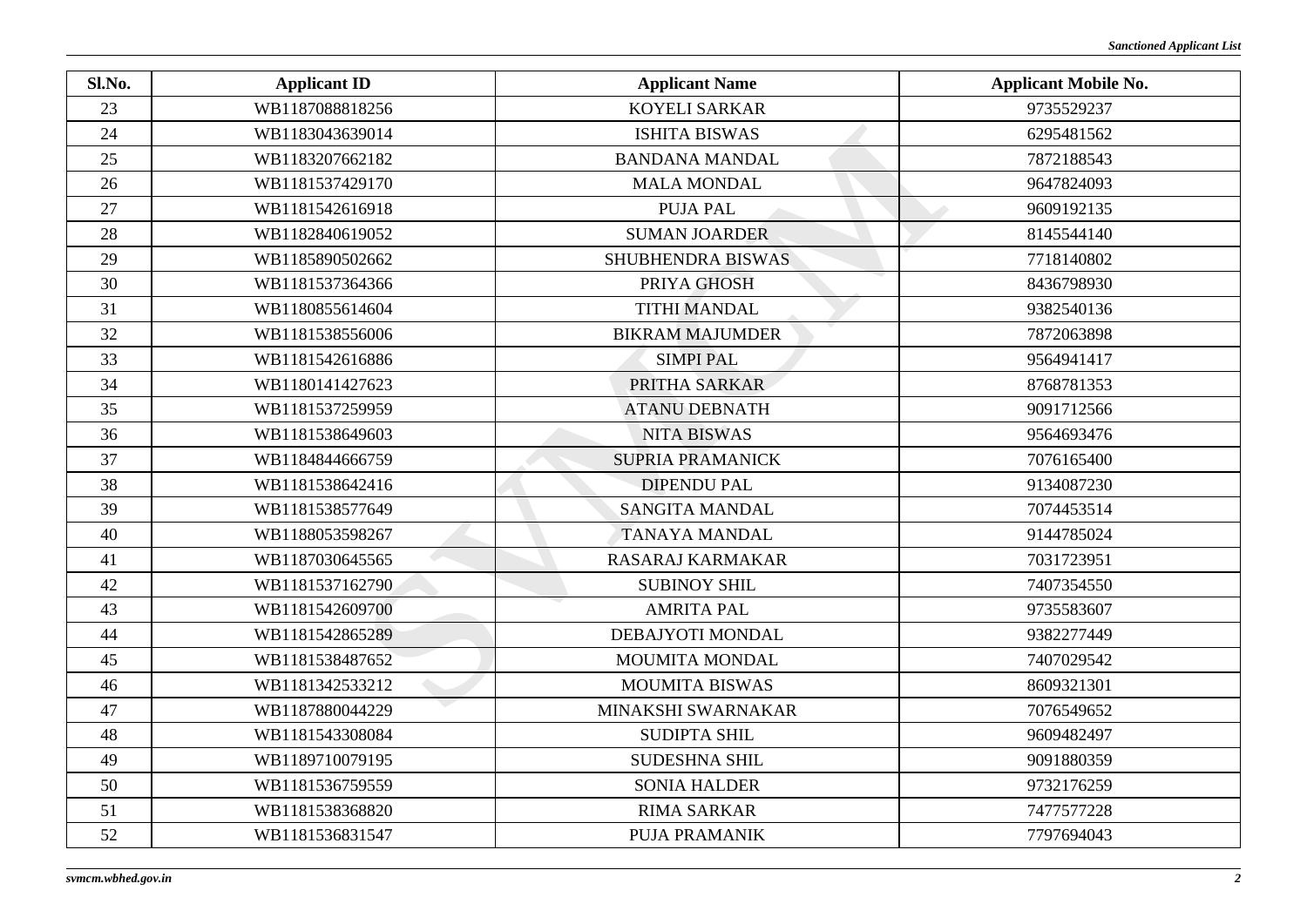| Sl.No. | <b>Applicant ID</b> | <b>Applicant Name</b>     | <b>Applicant Mobile No.</b> |
|--------|---------------------|---------------------------|-----------------------------|
| 53     | WB1188117379011     | <b>ROKY MONDAL</b>        | 8372029918                  |
| 54     | WB1181536917969     | <b>SUBHANKAR GHOSH</b>    | 8372071485                  |
| 55     | WB1182835892905     | <b>NILESH BISWAS</b>      | 6295528107                  |
| 56     | WB1181539232800     | <b>MAITRY GHOSH</b>       | 9775056836                  |
| 57     | WB1187801018289     | <b>SWEETY MANDAL</b>      | 7797486190                  |
| 58     | WB1188362923360     | <b>DIPANKAR MONDAL</b>    | 9064372619                  |
| 59     | WB1181538822453     | POPI MONDAL               | 9775278324                  |
| 60     | WB1184688204899     | PROLAY MONDAL             | 8372951814                  |
| 61     | WB1185730597681     | <b>BANTI PAL</b>          | 8609475580                  |
| 62     | WB1181537951186     | <b>SUKANTA PRAMANIK</b>   | 9735649634                  |
| 63     | WB1181536921599     | <b>SUDIP DAS BAIRAGYA</b> | 7384526678                  |
| 64     | WB1181542462091     | <b>JUITA SINGHA ROY</b>   | 7407451439                  |
| 65     | WB1189422893080     | <b>KRISHNA SARKAR</b>     | 8768247733                  |
| 66     | WB1188858932754     | <b>AKASH SARKAR</b>       | 7001015809                  |
| 67     | WB1186796096315     | <b>SIMIKA SAHA</b>        | 9733461586                  |
| 68     | WB1187240154020     | SUPRIYA SARKAR            | 9083562298                  |
| 69     | WB1181539096001     | <b>SUMAN PAL</b>          | 7699930201                  |
| 70     | WB1184853428464     | <b>SUMAN KARMAKAR</b>     | 7550824107                  |
| 71     | WB1180156439556     | <b>SANTANA BISWAS</b>     | 9647246958                  |
| 72     | WB1181541598068     | SURENDRANATH BISWAS       | 8436130356                  |
| 73     | WB1181539250852     | <b>ARINDOM SAHA</b>       | 9083999270                  |
| 74     | WB1181539157249     | <b>IPSITA DATTA</b>       | 7319041231                  |
| 75     | WB1181536921560     | <b>BISWAJIT MANDAL</b>    | 8145613121                  |
| 76     | WB1189222965968     | <b>SUCHITRA SARKAR</b>    | 9775218912                  |
| 77     | WB1181542465676     | <b>RIYA GHOSH</b>         | 8001558908                  |
| 78     | WB1181537515551     | <b>AMAR NATH SAHA</b>     | 9564920311                  |
| 79     | WB1184692963870     | PAYEL MANDAL              | 9593755287                  |
| 80     | WB1180225052339     | <b>TRIDIP SARKAR</b>      | 8343005304                  |
| 81     | WB1181540899643     | <b>DIPANKAR ROY</b>       | 7432865021                  |
| 82     | WB1180513412979     | <b>TANUSREE MANDAL</b>    | 8327646088                  |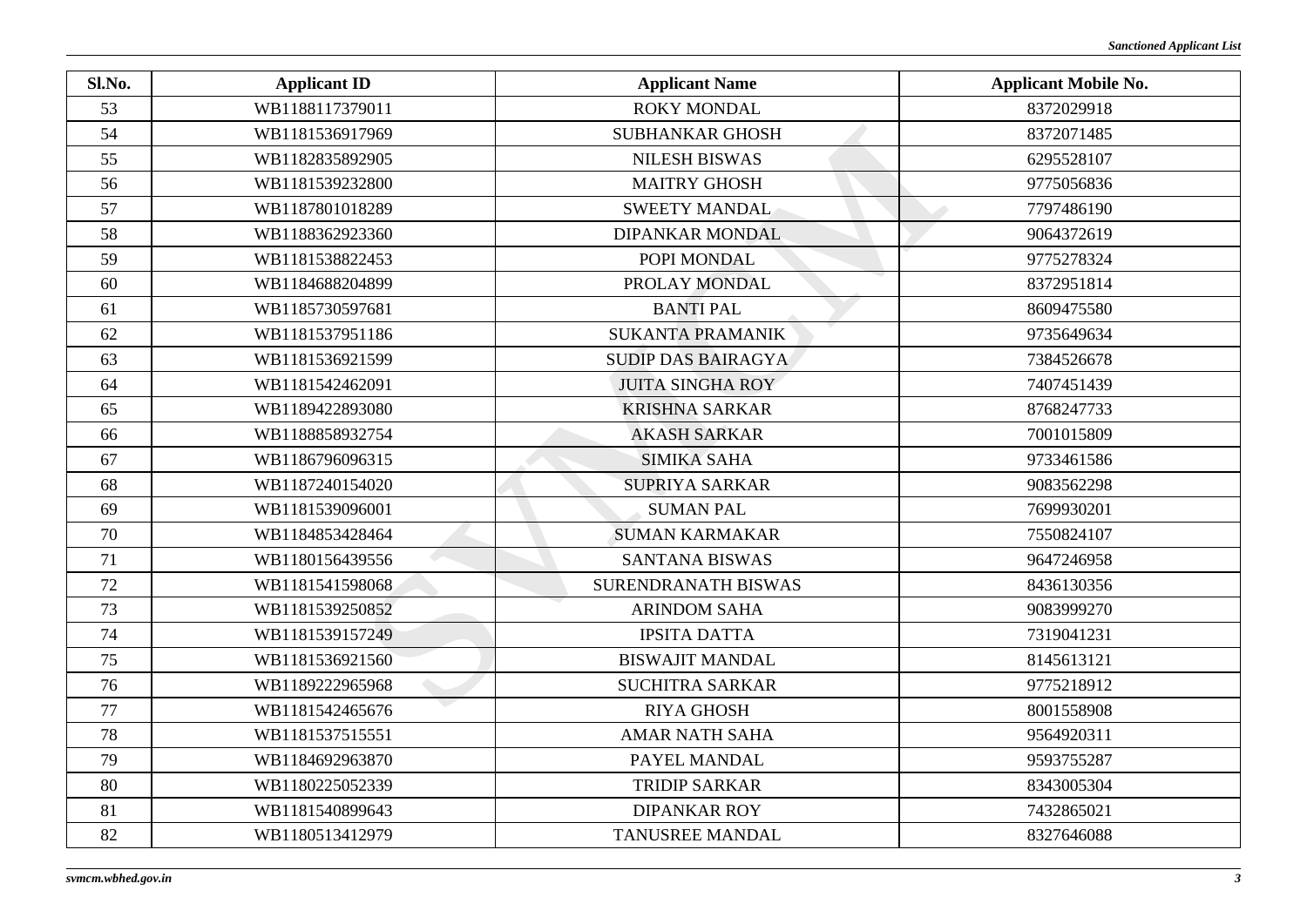| Sl.No. | <b>Applicant ID</b> | <b>Applicant Name</b>     | <b>Applicant Mobile No.</b> |
|--------|---------------------|---------------------------|-----------------------------|
| 83     | WB1181539409239     | <b>KAKOLI MANDAL</b>      | 9083368821                  |
| 84     | WB1185632293035     | SANTU MANDAL              | 9775454919                  |
| 85     | WB1181538646053     | <b>SUSMITA MONDAL</b>     | 7872131704                  |
| 86     | WB1186828585746     | PRIYA BISWAS              | 8695423798                  |
| 87     | WB1181536755964     | <b>ARPITA MAJUMDER</b>    | 9564203176                  |
| 88     | WB1185770237842     | PRITI MANDAL              | 7384086601                  |
| 89     | WB1181539240026     | <b>RIYA PAL</b>           | 8609725181                  |
| 90     | WB1181539074409     | <b>PUJA BISWAS</b>        | 7719131210                  |
| 91     | WB1181572635423     | PRANATI DAS               | 7407519701                  |
| 92     | WB1181542613289     | <b>SUBHAJIT MANDAL</b>    | 8768742807                  |
| 93     | WB1181536917958     | <b>DISHA PRAMANIK</b>     | 9635668091                  |
| 94     | WB1181537267182     | <b>SHIULI DEBNATH</b>     | 9647247636                  |
| 95     | WB1181539322829     | <b>SATHI MALAKAR</b>      | 9775722195                  |
| 96     | WB1183113971554     | <b>SOMA MANDAL</b>        | 9647336668                  |
| 97     | WB1181537702786     | <b>ARGHYA SINGHA ROY</b>  | 7718657975                  |
| 98     | WB1181542804109     | <b>JYOTSNA DAS</b>        | 9564151805                  |
| 99     | WB1185254031136     | <b>SWATI DAS BAIRAGYA</b> | 7719239770                  |
| 100    | WB1181543329696     | <b>SANGITA BISWAS</b>     | 8327628681                  |
| 101    | WB1189019218846     | NANDITA MANDAL            | 9144133749                  |
| 102    | WB1181537954754     | <b>SHIULY SARKAR</b>      | 9800508752                  |
| 103    | WB1183583092077     | <b>AKASH SARKAR</b>       | 9734114473                  |
| 104    | WB1189374830866     | <b>SUTANU DUTTA</b>       | 7478881751                  |
| 105    | WB1181537263577     | <b>SUSMITA DEBNATH</b>    | 7719190424                  |
| 106    | WB1185629643271     | PRIYANKAR GHOSH           | 9564650758                  |
| 107    | WB1181537274379     | <b>AMIYA PRAMANIK</b>     | 7872282235                  |
| 108    | WB1180528227192     | <b>RANA SARKAR</b>        | 7407781426                  |
| 109    | WB1184036516351     | <b>SAMRAT PAL</b>         | 8170961152                  |
| 110    | WB1181538826002     | SOUMALLYA SARKAR          | 8016810143                  |
| 111    | WB1181539250858     | <b>JOYDIP HALDAR</b>      | 7478797630                  |
| 112    | WB1181542037291     | <b>SUMAN DEBNATH</b>      | 8388930304                  |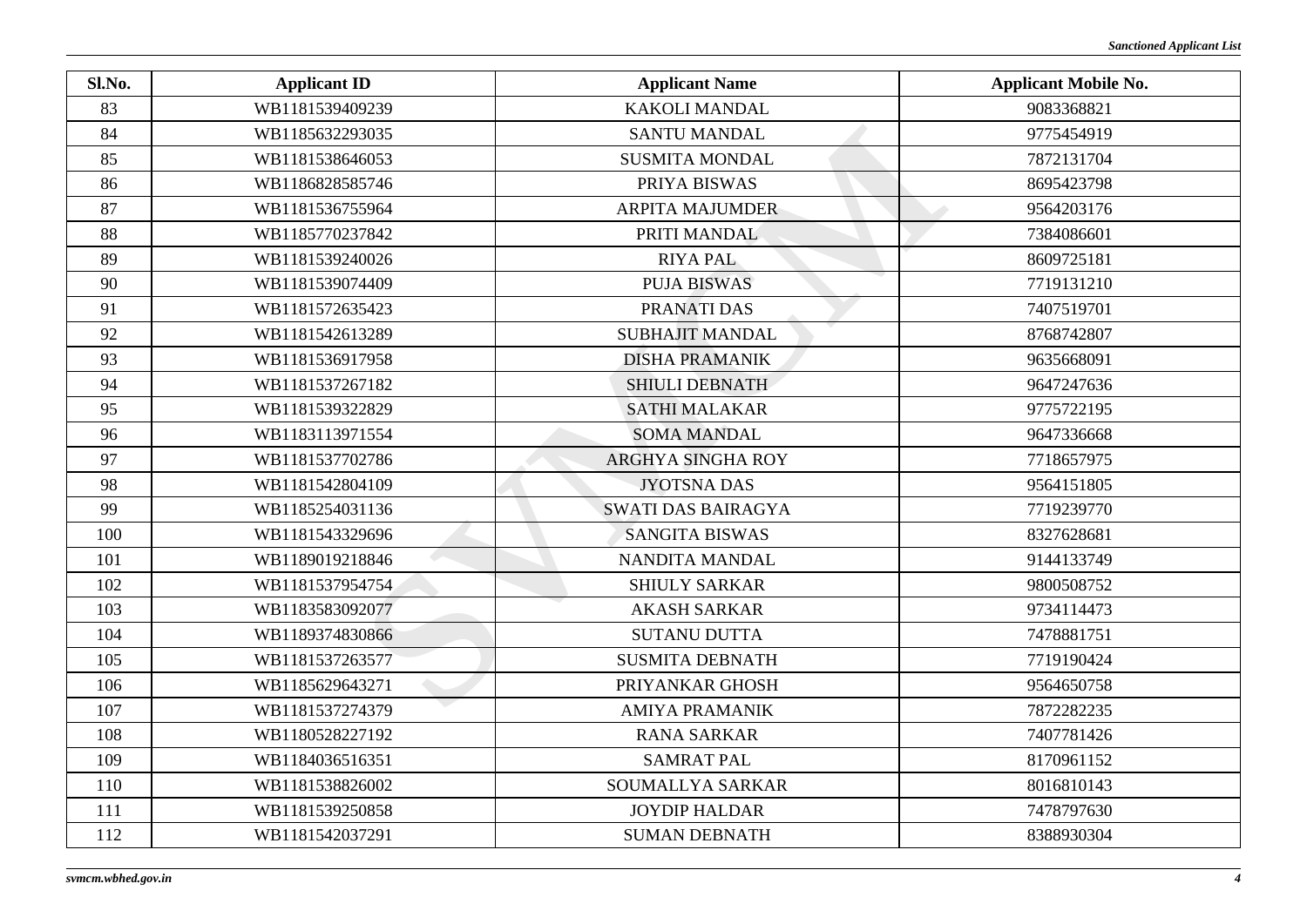| Sl.No. | <b>Applicant ID</b> | <b>Applicant Name</b> | <b>Applicant Mobile No.</b> |
|--------|---------------------|-----------------------|-----------------------------|
| 113    | WB1181537259997     | SAMARIKA MONDAL       | 9647763907                  |
| 114    | WB1181538577654     | NATASHA PRAMANICK     | 7602139138                  |
|        |                     |                       |                             |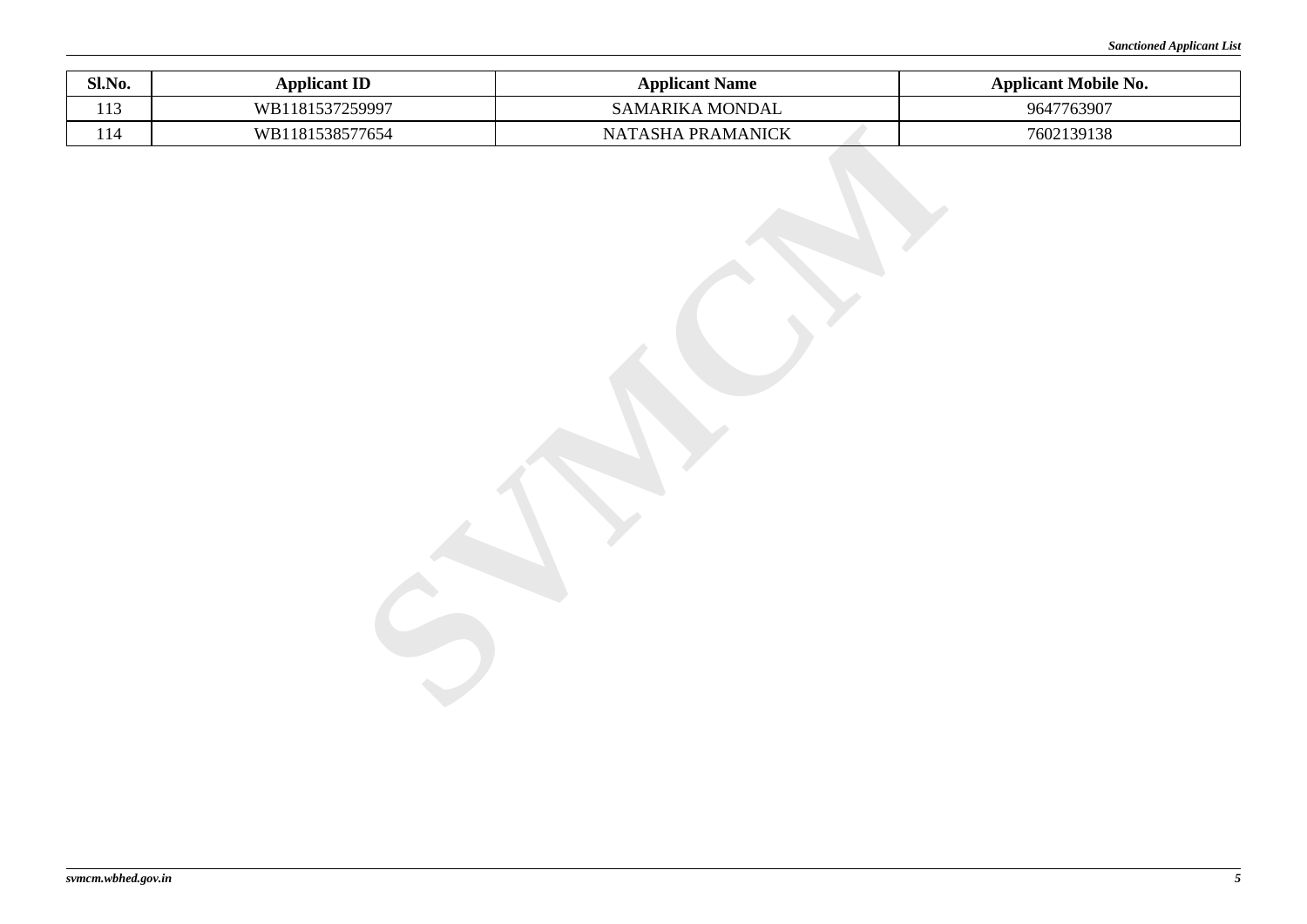#### **Sanctioned Renewal Applicant List for SVMCM Scholarship of 2018-19**

| Sl.No.         | <b>Applicant ID</b> | <b>Applicant Name</b> | <b>Applicant Mobile No.</b> |
|----------------|---------------------|-----------------------|-----------------------------|
|                | WB1171509421204     | PAPPU BISWAS          | 7797177176                  |
| $\overline{2}$ | WB1171510285295     | <b>MRINMOY SAHA</b>   | 9609289392                  |
| $\mathfrak{Z}$ | WB1161517139118     | SHASADHAR PRAMANICK   | 7872259406                  |
| 4              | WB1171506154170     | <b>SAYANI ROY</b>     | 7479341810                  |
| 5 <sup>5</sup> | WB1171508568016     | PAYEL MONDAL          | 9614292946                  |
| 6              | WB1179115548290     | <b>MUNNI BISWAS</b>   | 8768703702                  |
| $\overline{7}$ | WB1171506337790     | <b>BIKRAM SARKAR</b>  | 8001213528                  |
|                |                     |                       |                             |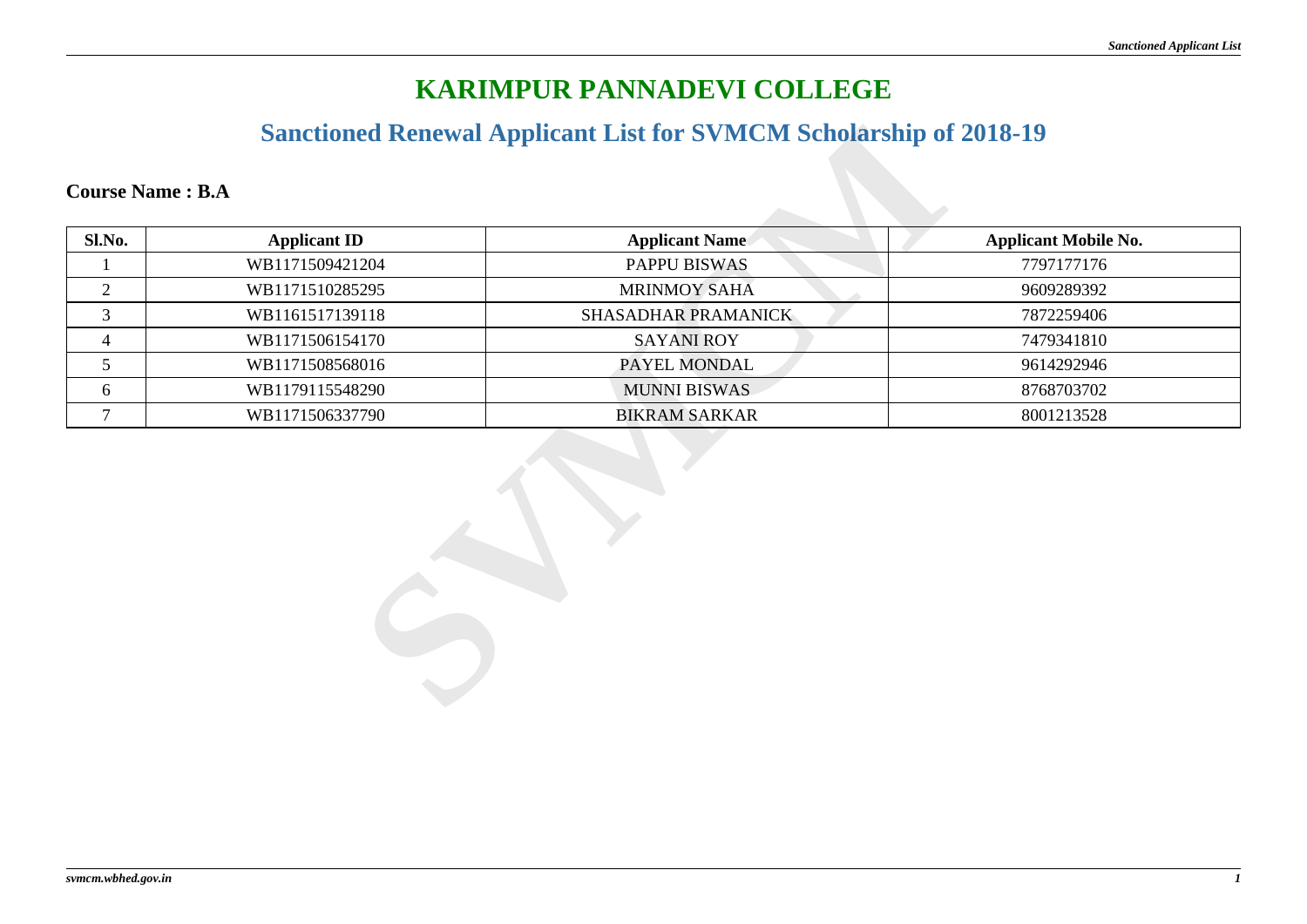#### **Sanctioned Fresh Applicant List for SVMCM Scholarship of 2018-19**

| <b>Course Name: B.SC</b> |                     |                        |                             |  |
|--------------------------|---------------------|------------------------|-----------------------------|--|
| General Cut off %: 75.00 |                     |                        |                             |  |
| Sl.No.                   | <b>Applicant ID</b> | <b>Applicant Name</b>  | <b>Applicant Mobile No.</b> |  |
|                          | WB1185811286051     | <b>SUSMITA BISWAS</b>  | 9932752600                  |  |
| $\overline{2}$           | WB1181543218100     | <b>DIPU PAL</b>        | 7076593442                  |  |
| $\mathfrak{Z}$           | WB1181538296788     | <b>LABONI KARMAKAR</b> | 9609447001                  |  |
| $\overline{4}$           | WB1181540971641     | <b>RITWIK BISWAS</b>   | 9735414926                  |  |
| $\mathfrak{S}$           | WB1183516896937     | <b>SANJIT DUTTA</b>    | 8372972581                  |  |
|                          |                     |                        |                             |  |